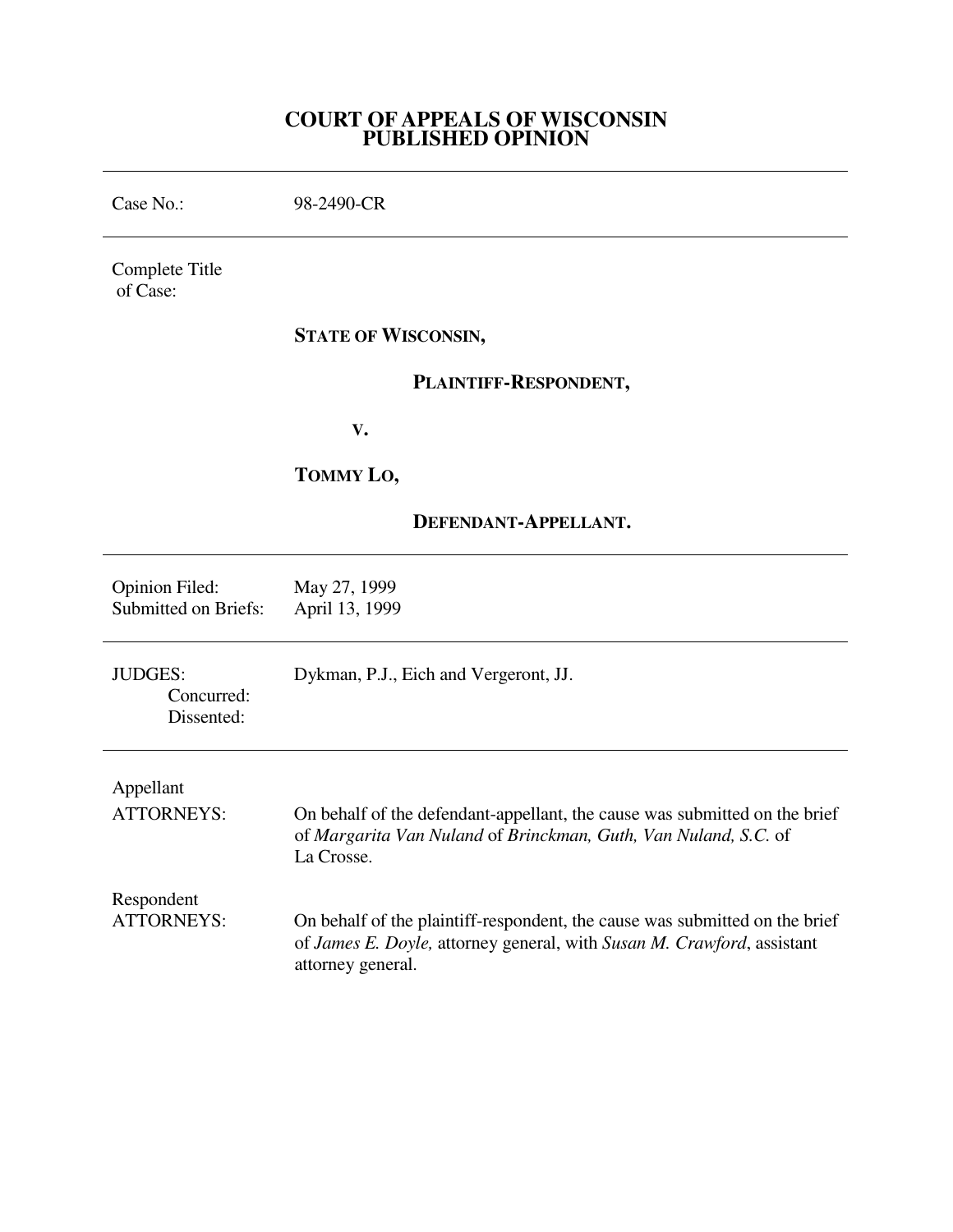# **COURT OF APPEALS DECISION DATED AND FILED NOTICE**

May 27, 1999

**Marilyn L. Graves Clerk, Court of Appeals of Wisconsin** 

 **This opinion is subject to further editing. If published, the official version will appear in the bound volume of the Official Reports.**

 **A party may file with the Supreme Court a petition to review an adverse decision by the Court of Appeals.** *See* **§ 808.10 and RULE 809.62, STATS.** 

**No. 98-2490-CR** 

### **STATE OF WISCONSIN IN COURT OF APPEALS**

**STATE OF WISCONSIN,** 

### **PLAINTIFF-RESPONDENT,**

 **V.** 

**TOMMY LO,** 

 **DEFENDANT-APPELLANT.** 

 APPEAL from a judgment of the circuit court for La Crosse County: JOHN J. PERLICH, Judge. *Affirmed and cause remanded with directions.*

Before Dykman, P.J., Eich and Vergeront, JJ.

EICH, J. Tommy Lo pled guilty to being a party to the crime of aggravated battery with intent to cause substantial bodily harm, as a gang-related offense. He was convicted and placed on probation for ten years. He challenges the circuit court's imposition of a probation condition prohibiting him from having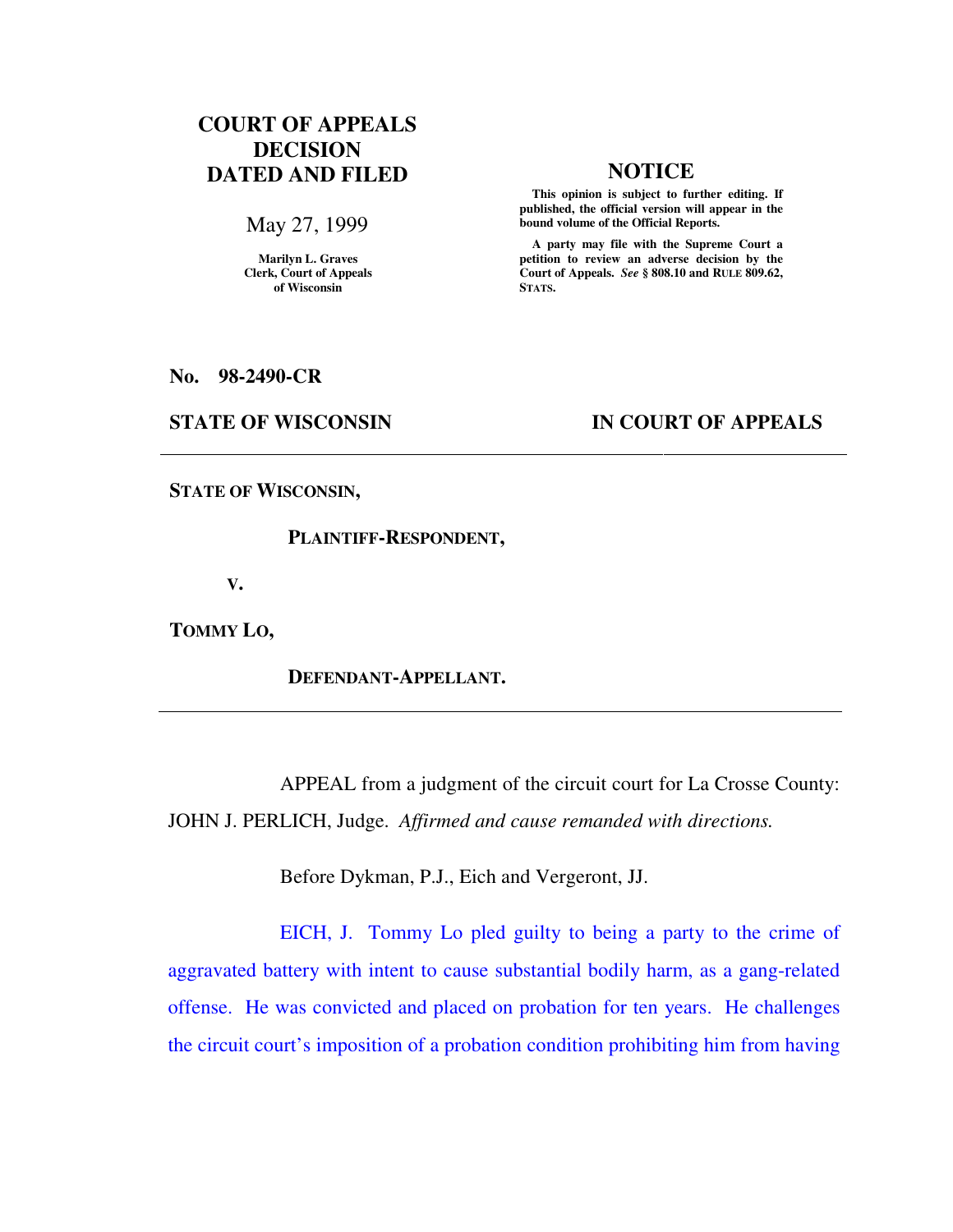contact with "gang members," claiming it is unconstitutionally vague and overbroad. We disagree and affirm the judgment of conviction.<sup>1</sup>

 A sentencing court may impose reasonable and appropriate conditions of probation. Section 973.09(1)(a), STATS. We review probation conditions to determine whether they serve the objectives of probation: rehabilitation and protection of the state and community interest. *State v. Miller*, 175 Wis.2d 204, 208, 499 N.W.2d 215, 216 (Ct. App. 1993). Whether a condition of probation violates a defendant's constitutional rights is, of course, a question of law which we review de novo. *Id.* 

 Lo argues first that the condition that he "have no contact with gang members or be involved in any gang activities" violates his due process rights because it is unconstitutionally vague. He argues that it is not clear from the terms of the condition, or from applicable statutory definitions "what standard or burden is required to term an individual a 'gang member.'" He asks: "[I]s an adjudication by a court necessary before a person can be labeled a criminal gang member … [or] is a mere allegation by a police officer that in his [or her] opinion someone is a gang member sufficient to categorize someone as a criminal gang member?" Without more definitive standards in the judgment, Lo argues, he is unable to determine who is or is not a gang member for purposes of complying with this condition.

 A probation condition is subject to a vagueness challenge in that it must be sufficiently precise for the probationer to know what conduct is required

 $<sup>1</sup>$  As will be seen, we also remand for an agreed-upon correction to the judgment.</sup>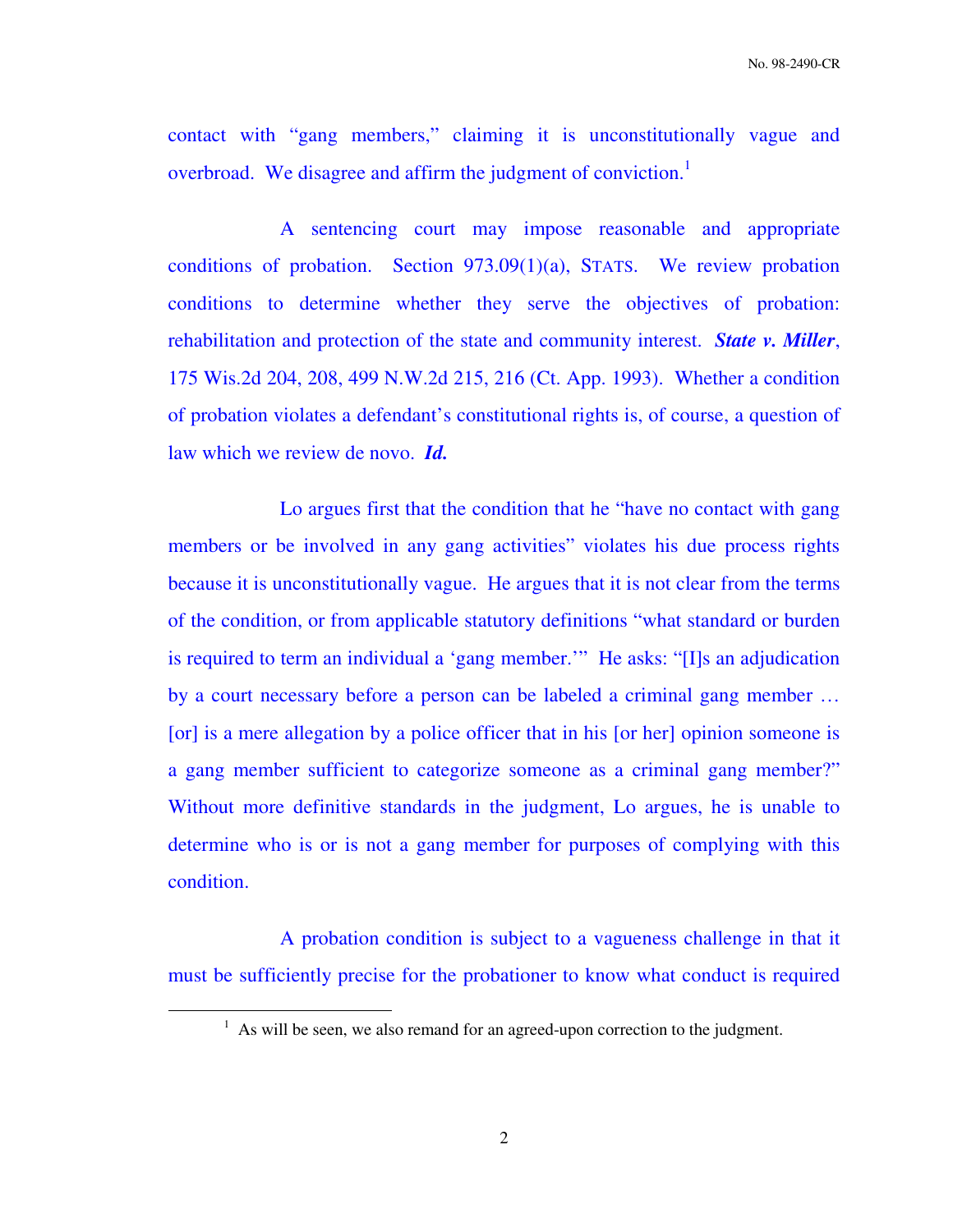of him or her. *People v. Lopez*, 78 Cal. Rptr. 2d 66, 76 (Cal. Dist. Ct. App. 1998); *see also Miller*, 175 Wis.2d at 212, 499 N.W.2d at 218 (a defendant is entitled to know what conduct is forbidden before the initiation of probation revocation proceedings). The standards applicable to vagueness challenges to statutes are instructive on the question. The underlying basis for such a challenge is the procedural due process requirement of fair notice. *State v. Ehlenfeldt*, 94 Wis.2d 347, 355, 288 N.W.2d 786, 789 (1980). A statute is unconstitutionally vague if it either fails to afford proper notice of the prohibited conduct or fails to provide an objective standard for enforcement. *State v. Smith*, 215 Wis.2d 84, 91, 572 N.W.2d 496, 498 (Ct. App. 1997). "In order to give proper notice, a criminal statute must sufficiently warn people who wish to obey the law that their conduct comes near the proscribed area." *State v. Hahn*, 221 Wis.2d 670, 677, 586 N.W.2d 5, 10 (Ct. App. 1998). We will not declare a statute to be unconstitutional on vagueness grounds "if any reasonable and practical construction can be given its language or if its terms may be made reasonably certain by reference to other definable sources." *Lopez*, 78 Cal. Rptr. 2d at 76 (quoted source omitted). We have held, however, that a statute is vague if a trier of fact is forced to create and apply its own standards of culpability, rather than apply the standards prescribed in the statute. *Hahn*, 221 Wis.2d at 677, 586 N.W.2d at 10.

 While the parties appear to agree that the gang-member/gang activity condition of Lo's probation may reasonably be read in light of the definitions in those sections of the criminal code dealing with gangs—notably §§ 939.22(9) and (9g), and 941.38(1)(b), STATS.—Lo maintains that even the statutes give inadequate notice as to how he must conduct himself to meet the terms of the condition.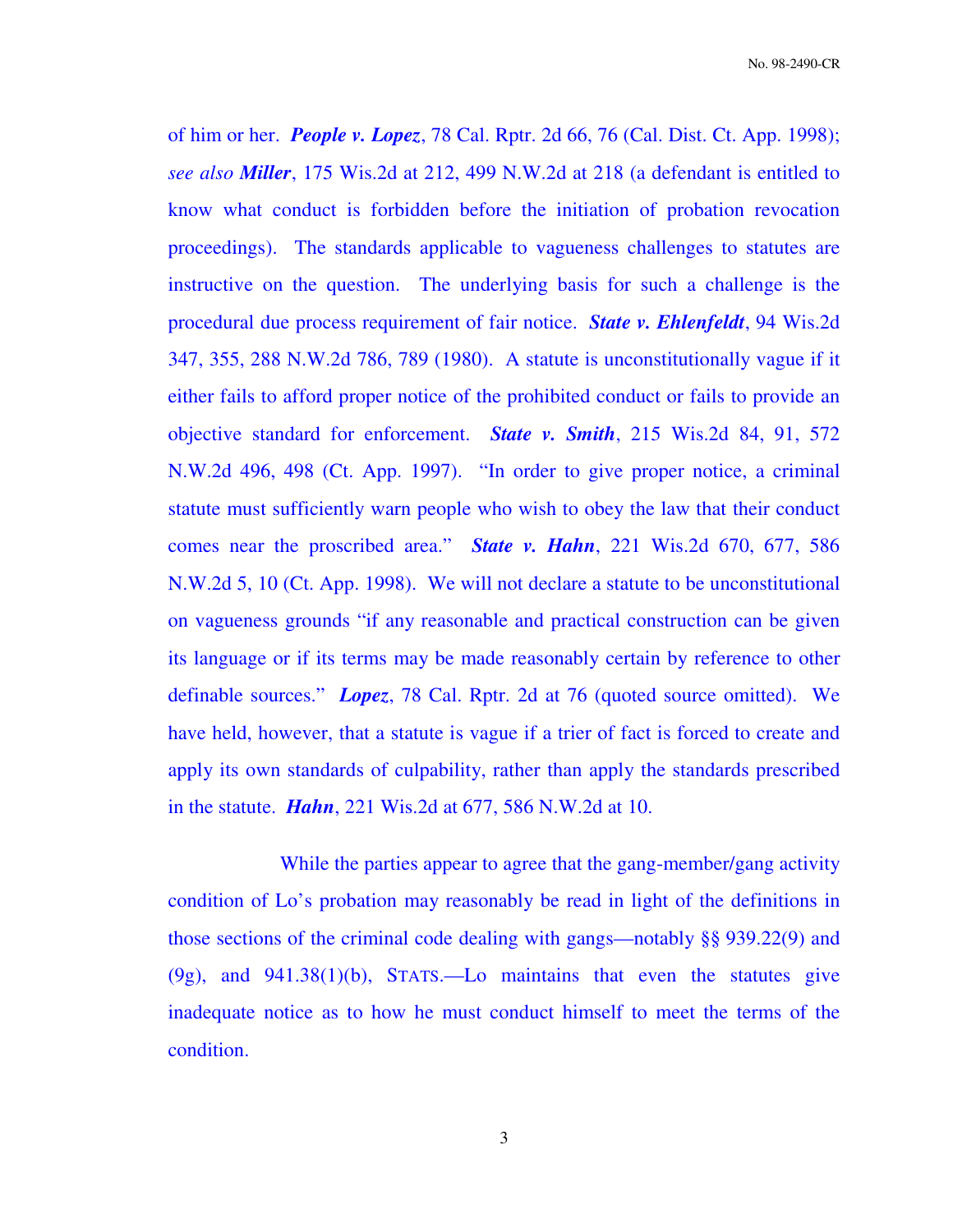Section 939.22(9g), STATS., defines "criminal gang member" as "any person who participates in criminal gang activity as [defined] in s. 941.38(1)(b), with a criminal gang." *See* § 939.22(9g), STATS. Section 939.22(9), defines a "criminal gang" as

> an ongoing organization, association or group of 3 or more persons, whether formal or informal, that has as one of its primary activities the commission of one or more of the criminal acts, or acts that would be criminal if the actor were an adult, specified in s.  $939.22(21)(a)$  to (s); that has a common name or a common identifying sign or symbol; and whose members individually or collectively engage in or have engaged in a pattern of criminal gang activity.

"Criminal gang activity," as defined in 941.38(1)(b), STATS., means

the commission of, attempt to commit or solicitation to commit one or more of the following crimes, or acts that would be crimes if the actor were an adult, committed for the benefit of, at the direction of or in association with any criminal gang, with the specific intent to promote, further or assist in any criminal conduct by criminal gang members.

We agree with the State that these definitions are sufficiently specific so that, when incorporated into the probation condition, they not only provide Lo with fair and adequate notice as to his expected course of conduct, but also provide an ascertainable standard for enforcement in that they do not permit a violation to be found on individualized or arbitrary standards as to what constitutes a "gang member." The condition is not unconstitutionally vague.<sup>2</sup>

 $2 \text{ In so concluding, we reject Lo's argument that the only way for the proton condition.}$ to be construed as constitutional is to require that the term "gang member" apply only to individuals who have been adjudicated by the court as such. The Constitution requires only that the defendant receive adequate notice of his or her expected conduct; it does not require the (continued)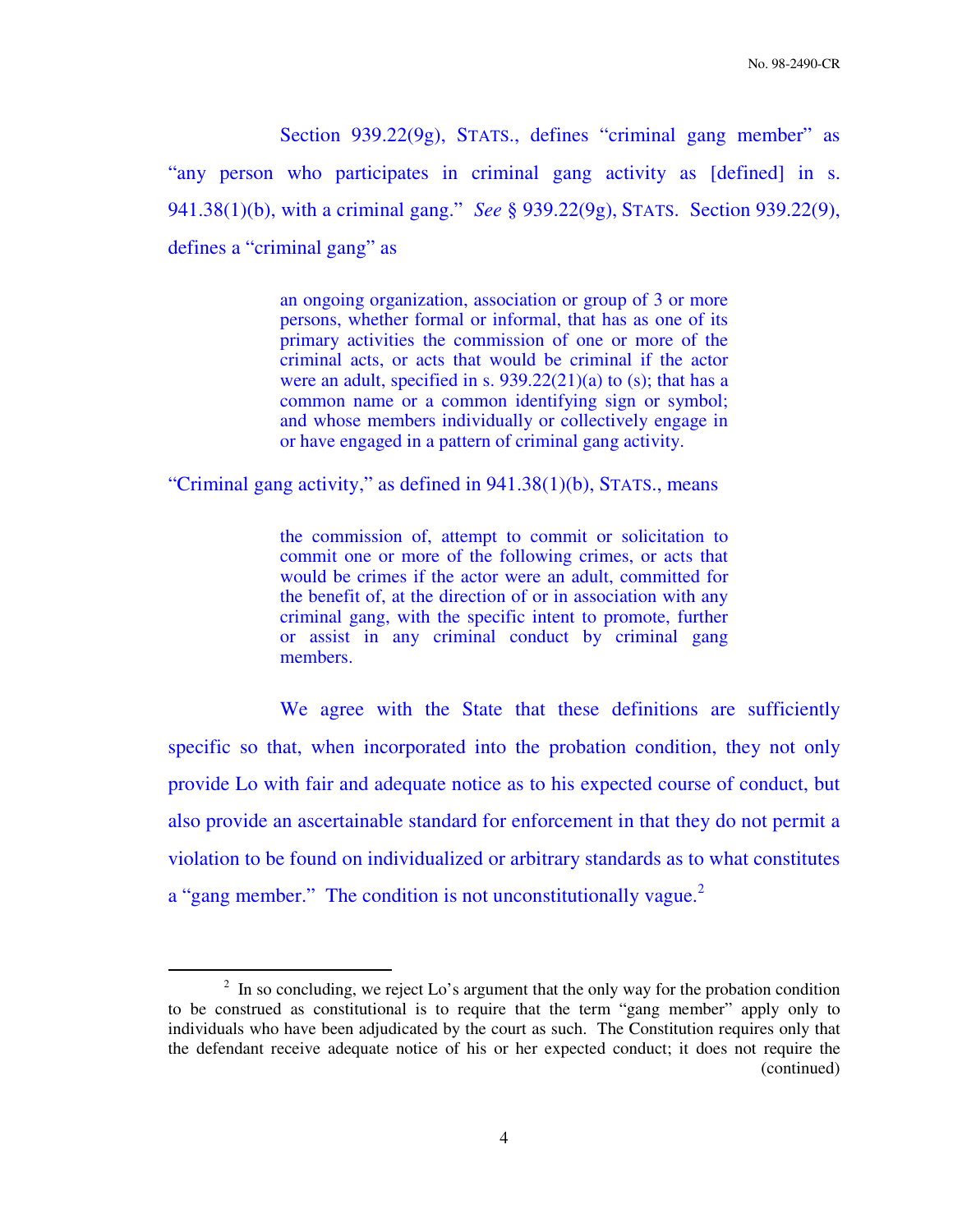Lo next argues that the condition of probation is overbroad because it requires him "to guess which members [of society] he is forbidden [to have] contact with." In Lo's view, his probation could be revoked if he has contact (a) with former gang members who have severed their gang associations, or (b) with persons not known to him to be gang members. We believe this argument, too, is dispelled by a commonsense reading of the condition.

 Conviction of a crime invariably leads to restrictions on—and sometimes outright denials of—a defendant's constitutional rights. The test is not whether a particular probation condition restricts Lo's constitutional rights, but only whether the condition is so overbroad that it may not be said to reasonably relate to his rehabilitation. *Miller*, 175 Wis.2d at 208, 499 N.W.2d at 216, *citing Edwards v. State*, 74 Wis.2d 79, 84-85, 246 N.W.2d 109, 111 (1976). As before, we are guided in our inquiry by the standards governing overbreadth challenges to statutes.

> A statute is overbroad when its language, given its normal meaning, is so sweeping that its sanctions may be applied to constitutionally protected conduct which the state is not permitted to regulate. The essential vice of an overbroad law is that by sweeping protected activity within its reach it deters citizens from exercising their protected constitutional freedoms, the so-called "chilling effect."

*State v. Neumann*, 179 Wis.2d 687, 711, 508 N.W.2d 54, 63 (Ct. App. 1993) (*quoting Bachowski v. Salamone*, 139 Wis.2d 397, 411, 407 N.W.2d 533, 539 (1987) (citation omitted).<sup>3</sup> As is the case with statutes, we decline to construe

prosecution to demonstrate every circumstance which would constitute a violation. *See People v. Lopez*, 78 Cal. Rptr. 2d 66, 75 (Cal. Dist. Ct. App. 1998).

<sup>&</sup>lt;sup>3</sup> Because a reviewing court "must apply the overbreadth doctrine only with hesitation and as a last resort, the ... challenge must be both 'real and substantial.'" *State v. Revels*, 221 Wis.2d 315, 322, 585 N.W.2d 602, 606 (Ct. App. 1998) (*quoting State v. Janssen*, 213 Wis.2d (continued)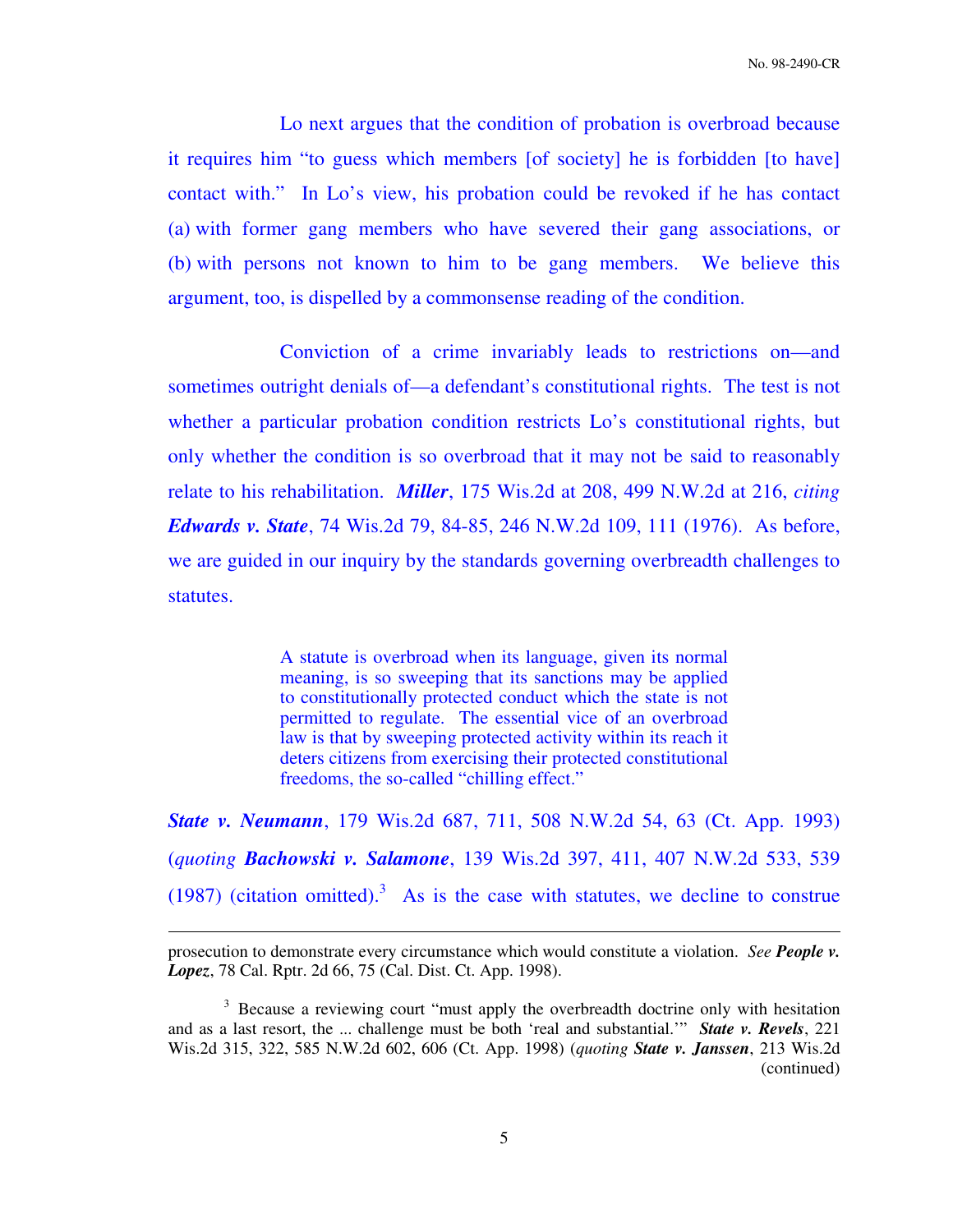Lo's probation condition "in derogation of common sense." *State v. Clausen*, 105 Wis.2d 231, 246, 313 N.W.2d 819, 826 (1982). Rather, we construe it to avoid unreasonable or absurd results. *Maxey v. Racine Redevelopment Auth.*, 120 Wis.2d 13, 20, 353 N.W.2d 812, 816 (Ct. App. 1984).

Applying those principles to Lo's no-contact restriction, we conclude (a) that it does not apply to former, but only to current, gang members, and (b) that it does not apply to persons whom Lo could not reasonably be expected to know are members of a gang. In other words, a reasonable interpretation of the condition is that it requires that Lo not have contact with individuals whom he knows, or reasonably should know, are members of a gang. So viewed, it is not overbroad.<sup>4</sup>

<sup>471, 479, 570</sup> N.W.2d 746, 750 (Ct. App. 1997)). Thus, we must be "confident in our prediction that the [statute] will deter [a] constitutionally protected [right]" before we may declare it unconstitutional on grounds of overbreadth. *Id.*

<sup>&</sup>lt;sup>4</sup> Our decision in this regard is consistent with limitations on a defendant's association with various groups that have been approved in other jurisdictions. In *People v. Lopez*, 78 Cal. Rptr. 2d at 75, a condition of Lopez's probation prohibited him from associating with any gang members or wearing, possessing or displaying any gang insignia or other markings of gang significance. Lopez, like Lo, claimed (among other things) that the condition was vague and overbroad. And while the court apparently agreed that it was overboard in that it prohibited Lopez from having contact with persons not known by him to be gang members, and from displaying insignia not known by him to be gang related, the court didn't reverse, but instead "modified" the condition to comport with its interpretation that the element of knowledge must be implied, and, further, to incorporate various statutory definitions into its terms. We don't believe we need to do so here, for what we decide in this opinion will control Lo's case from this point forward.

*See also*, *United States v. Showalter*, 933 F.2d 573 (7<sup>th</sup> Cir. 1991) (upholding a condition of supervised release prohibiting defendant from associating with "skinheads and neo-Nazis); *Malone v. United States*, 502 F.2d 554 (9<sup>th</sup> Cir. 1974) (upholding a probation condition barring defendant from participating in any American Irish Republican movement, from belonging to any Irish organization, from participating in any Irish Catholic organization, from visiting any Irish pubs, and from accepting employment that would directly associate him with any Irish organization).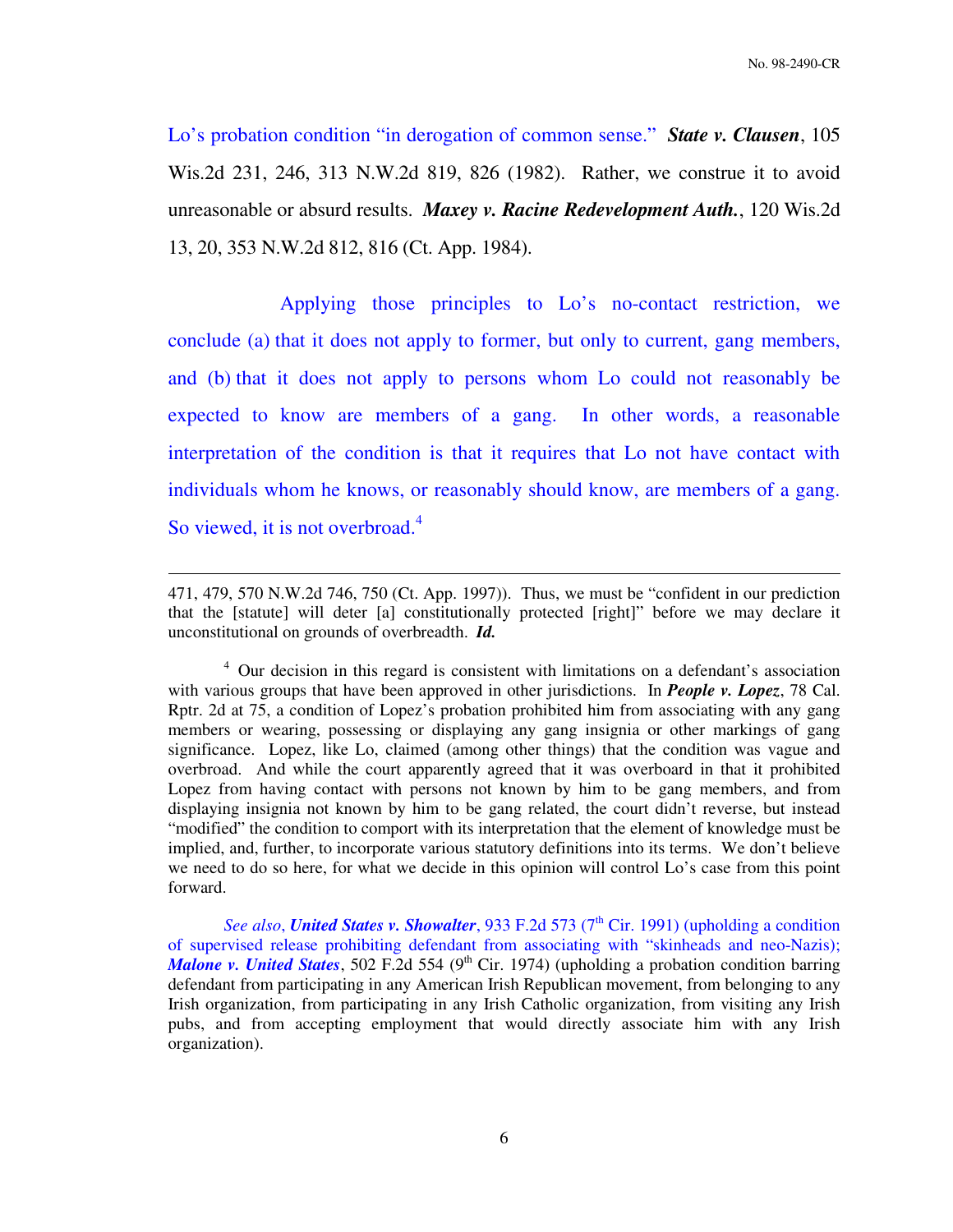No. 98-2490-CR

Finally, Lo argues that the judgment of conviction is inconsistent with the court's oral pronouncement at sentencing. Specifically, the judgment of conviction states that "the defendant may have contact with his mother, but no other family members unless authorized by the Probation Officer and Court approved," while at the sentencing hearing, the court stated: "I will allow contact with his mother but no other gang members even if they are family members unless and until the probation agent says otherwise." When there is a conflict between the court's oral pronouncement of sentence and a written judgment of conviction, the oral pronouncement controls. *State v. Perry*, 136 Wis.2d 92, 114, 401 N.W.2d 748, 758 (1987). Indeed, both parties agree that the judgment of conviction should be amended to reflect the provision as stated by the court at sentencing.

 We therefore affirm the judgment based on our interpretation of the challenged probation conditions. We remand, however, to permit the court to correct the written judgment of conviction as just discussed.

*By the Court.*—Judgment affirmed and cause remanded with directions.

7